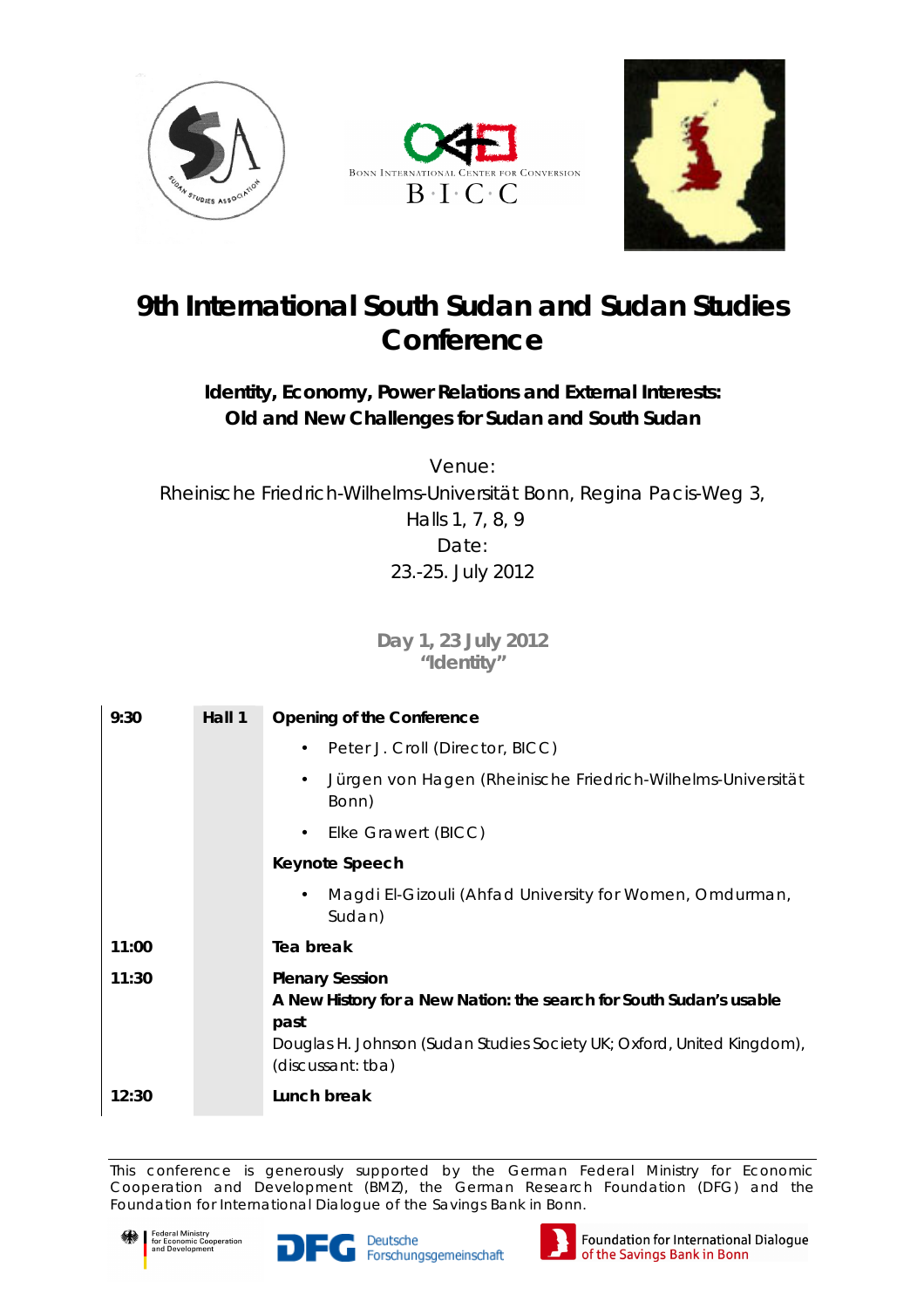| 14:00 |        | Panel I: 'New Citizenship'<br>(chair: Abdullahi A. Gallab)                                                                                                                                                                         |
|-------|--------|------------------------------------------------------------------------------------------------------------------------------------------------------------------------------------------------------------------------------------|
|       |        | Making and marking citizenship in South Sudan.<br>$\bullet$<br>Nicki Kindersley (Durham University, United Kingdom)                                                                                                                |
|       |        | Gendered citizenship and the concepts of the 'foreigner' in<br>$\bullet$<br>post-colonial South Sudan.<br>Lyn Ossome (Pretoria, South Africa)                                                                                      |
|       |        | Building the New Nation: An analysis of symbols used to promote<br>$\bullet$<br>national identity in South Sudan.<br>Aleksi Ylönen (Peace Research Institute Frankfurt - PRIF,<br>Germany)                                         |
|       | Hall 7 | Panel II: Language'                                                                                                                                                                                                                |
|       |        | The plural formation in Nobiin.<br>Mohamed Khidir Khalil Hassan (Nubian Language Society,<br>Khartoum, Sudan)                                                                                                                      |
|       |        | The so-called present tense in Andaandi-Dongolawi.<br>$\bullet$<br>Angelika Jakobi (Cologne University, Germany)                                                                                                                   |
|       |        | The season of Tuubar in Dongolawi and Kenzi Proverbs.<br>$\bullet$<br>Marcus Jaeger (Cologne University, Germany)                                                                                                                  |
|       | Hall 8 | Panel III: 'South Sudan and the Neighbors (1)'                                                                                                                                                                                     |
|       |        | Most important friend, second most important border.<br>$\bullet$<br>Immo Eulenberger (Max Planck Institute for Social Anthropology,<br>Halle, Germany)                                                                            |
|       |        | South Sudan's place in the neighborhood.<br>$\bullet$<br>Nel Hodge (Journalist, Surrey, United Kingdom)                                                                                                                            |
|       |        | We want to do business with our East African "brothers": oil in<br>$\bullet$<br>South Sudan, regional transport infrastructure, new oil actors,<br>and its cross-country impacts.<br>George Katete (University of Bremen, Germany) |
| 15:30 |        | Tea break                                                                                                                                                                                                                          |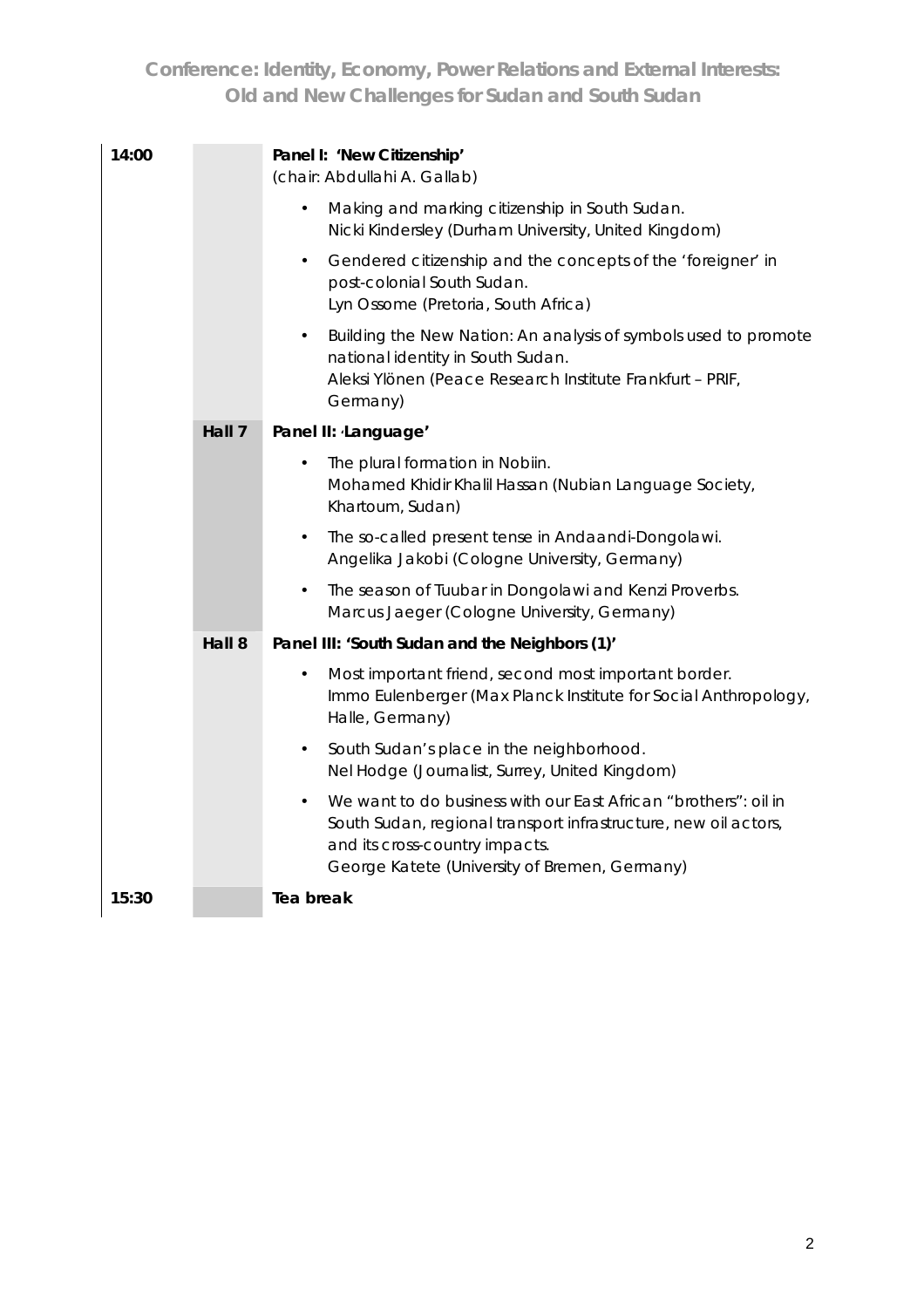| 16:00             | Hall 1 | Panel IV: 'New Identities'                                                                                                                                                                                                                                                                        |
|-------------------|--------|---------------------------------------------------------------------------------------------------------------------------------------------------------------------------------------------------------------------------------------------------------------------------------------------------|
|                   |        | (chair: Irma Taddia)                                                                                                                                                                                                                                                                              |
|                   |        | "We Lost Part of Ourselves": Sudanese voices on the separation<br>of South Sudan.<br>Margaret Otto (MA Peace Studies, Berlin, Germany)                                                                                                                                                            |
|                   |        | Acts of defiance as an expression of obedience: relations of<br>$\bullet$<br>power and questions of identity amongst university students and<br>youth associations in South Sudan.<br>Zoe Cormack (Durham University, United Kingdom) and Naomi<br>Pendle (University of Bristol, United Kingdom) |
|                   |        | We-the "Sudanese"-have not been liberated yet.<br>$\bullet$<br>Abdullahi A. Gallab (Arizona State University, Metro Phoenix,<br>USA)                                                                                                                                                              |
|                   | Hall 7 | Panel V: 'New Historiographies'                                                                                                                                                                                                                                                                   |
|                   |        | (chair: Douglas Johnson)                                                                                                                                                                                                                                                                          |
|                   |        | "We are the history"-biographic narration and historical<br>consciousness.<br>Loes Lijnders (Leiden University, the Netherlands)                                                                                                                                                                  |
|                   |        | A cartographic history of Sudan.<br>٠<br>Richard A. Lobban Jr. (Rhode Island College and Sudan Studies<br>Association, USA)                                                                                                                                                                       |
|                   |        | Stagecraft and nation-building: creating a heroic narrative for<br>an independent South Sudan.<br>Carol Berger (Bristol University, United Kingdom)                                                                                                                                               |
|                   | Hall 8 | Panel VI: 'South Sudan, Sudan and International Actors'                                                                                                                                                                                                                                           |
|                   |        | South Sudan, Sudan and the East African Community: potential<br>$\bullet$<br>of enhanced relationships.<br>Dirk Hansohm (Ministry of the East African Community, Nairobi,<br>Kenya)                                                                                                               |
|                   |        | International aid to the Republic of South Sudan: commitments,<br>$\bullet$<br>rhetoric and evidence.<br>Michael Medley (Chulalongkorn University, Bangkok, Thailand)                                                                                                                             |
|                   |        | US-Chinese policies and the break-up of the Sudan.<br>$\bullet$<br>Lako Tongun (Pitzer College and Claremont College, Canada<br>and USA)                                                                                                                                                          |
| $18:30-$<br>22:00 |        | Reception at Deutsche Welle, Kurt-Schumacher-Straße 3, 53113 Bonn<br>With presentation of the DW Africa Programs and DW Academy<br>dinner buffet and interviews                                                                                                                                   |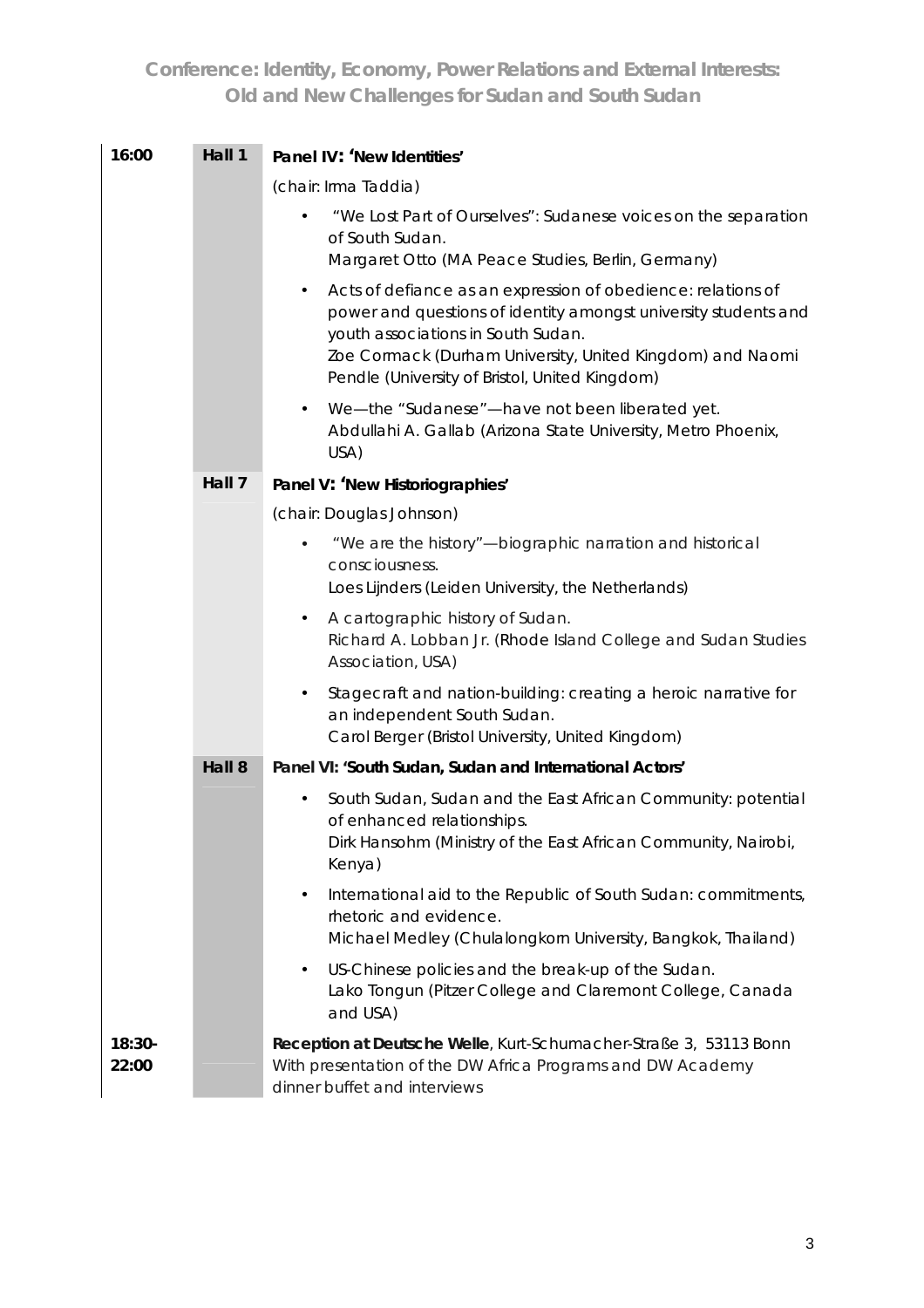|       |        | Day 2, 24 July 2012<br>"Economy and External Interests"                                                                                                                                               |
|-------|--------|-------------------------------------------------------------------------------------------------------------------------------------------------------------------------------------------------------|
| 9:00  | Hall 1 | <b>Plenary Session</b><br>Towards a Strategic Framework for Economic Cooperation between<br>Sudan and South Sudan<br>Karl Wohlmuth (University of Bremen, Germany), N.N. (discussant)                 |
| 10:00 |        | Tea break                                                                                                                                                                                             |
| 10:30 |        | Panel I: 'Economic Development of the Border States in Sudan and<br>South Sudan'<br>(chair: Karl Wohlmuth)                                                                                            |
|       |        | Development in the borderlands: prospects in Blue Nile and<br>$\bullet$<br>Western Bahr el Ghazal.<br>Abubakr I.M. Hussein (Development Studies Research Institute,<br>University of Khartoum, Sudan) |
|       |        | Shared social values for economic cooperation between the<br>$\bullet$<br>bordering states in Sudan and South Sudan.<br>Buthaina Ahmed Elnaiem (University of Juba/Bahri, Khartoum,<br>Sudan)         |
|       |        | Oil politics of the Sudan: How relevant were the technical<br>$\bullet$<br>arguments for the location of the oil refinery in Kosti.<br>Mom Kou Nhial Arou (University of Juba, South Sudan)           |
|       | Hall 7 | Panel II: 'Land Issues'                                                                                                                                                                               |
|       |        | Land, economy and identity in Darfur: a new approach to<br>$\bullet$<br>understanding the dynamics of conflict.<br>Anne Bartlett (University of San Francisco, USA)                                   |
|       |        | From illegal squatter settlement towards legal shantytowns:<br>negotiations of power and responsibilities in Khartoum<br>shantytowns.<br>Mohamed A.G. Bakhit (University of Bayreuth, Germany)        |
|       |        | Land issues in an urbanizing environment: Torit in South Sudan.<br>$\bullet$<br>Timm Sureau (PhD student, Martin Luther University, Halle Saale,<br>Germany)                                          |
| 12:00 |        | Lunch Break                                                                                                                                                                                           |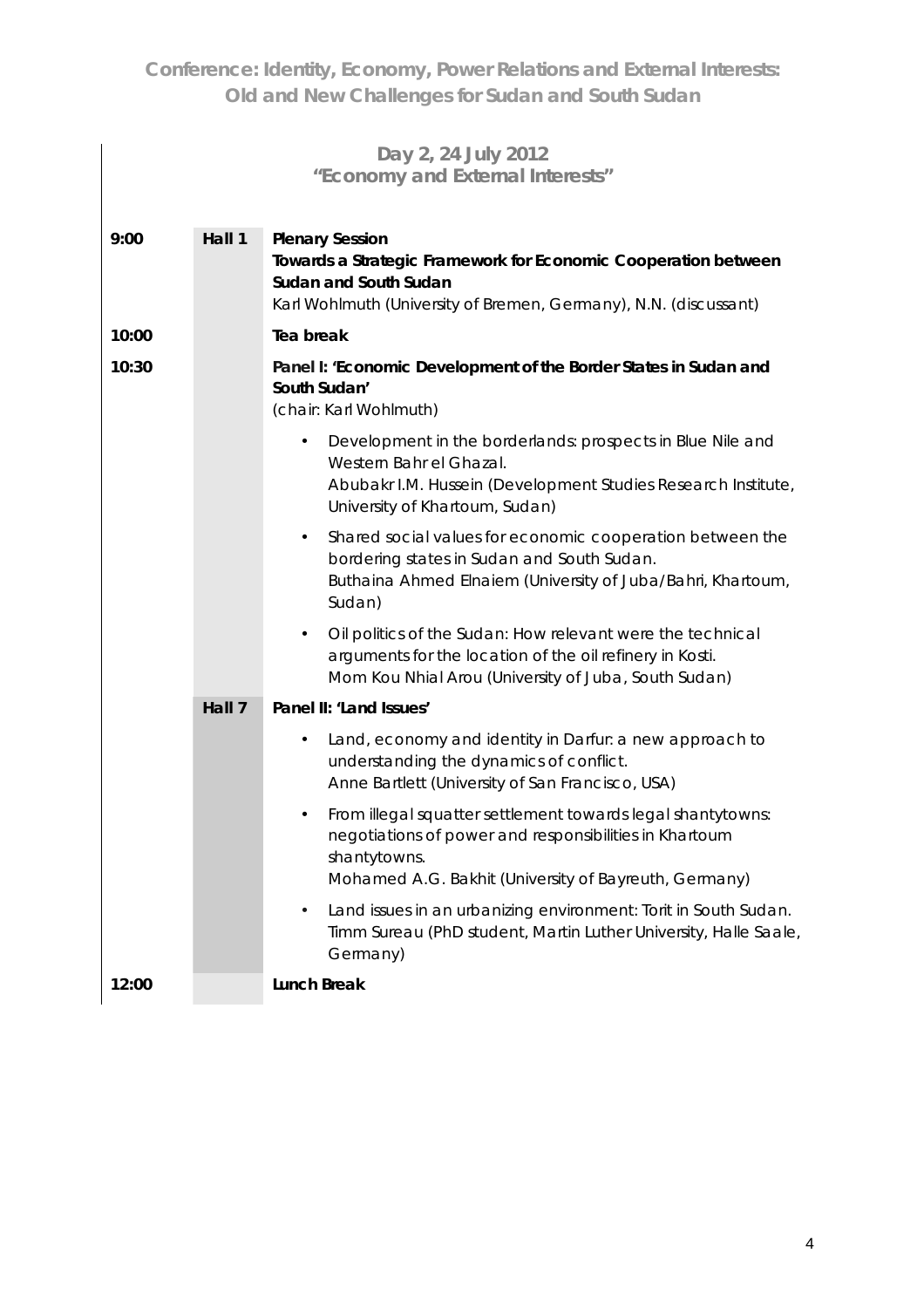| 13:30 | Hall 1 | Panel III: 'Fiscal and Investment Issues'                                                                                                                                                                                                                               |
|-------|--------|-------------------------------------------------------------------------------------------------------------------------------------------------------------------------------------------------------------------------------------------------------------------------|
|       |        | (chair: Aly Verjee)                                                                                                                                                                                                                                                     |
|       |        | Fiscal decentralization in South Sudan federalism.<br>Asha Abdel Rahim (University of Juba, Sudan)                                                                                                                                                                      |
|       |        | Oil Investment in a field of overlapping conflicts.<br>$\bullet$<br>Elke Grawert (Bonn International Center for Conversion,<br>Germany)                                                                                                                                 |
|       |        | Money for the gatekeeper? Gold mining, international<br>$\bullet$<br>investment and resource politics in Sudan.<br>Sandra Calkins (University of Leipzig, Germany) and Enrico Ille<br>(University of Halle-Wittenberg, Germany)                                         |
|       | Hall 7 | Panel IV: 'Old Identities and Histories'<br>(chair: Irma Taddia)<br>Interpreters, interlocutors and an intermediary language: chiefs,<br>$\bullet$<br>the state and colloquial Arabic in South Sudanese history.<br>Cherry Leonardi (Durham University, United Kingdom) |
|       |        | The Egyptian army and the imperfect construction of a racial<br>$\bullet$<br>state in colonial Sudan, 1898-1924.<br>Elena Vezzadini (University of Bergen/CEAf-EHESS Paris)                                                                                             |
|       |        | When South Sudan hoped: Southern political parties in the<br>$\bullet$<br>period October 1964-July 1965.<br>Irene Panozzo (University of Trieste, Italy)                                                                                                                |
|       | Hall 8 | Panel V: 'Grassroots Peacebuilding'                                                                                                                                                                                                                                     |
|       |        | The changing nature of political activism in Sudan: women<br>$\bullet$<br>"activists" as catalysts in civil society.<br>Sondra Hale (University of California, Los Angeles, USA) and<br>Gada Kadoda (Garden City College and University of<br>Khartoum, Sudan)          |
|       |        | Gender-based violence in Darfur: prevention and response<br>Lucy Anna Mathieson (Human Rights and GBV Researcher;<br>Khartoum, Sudan)<br>Is peace not for everyone? Narratives on a struggle for peace,<br>٠                                                            |
|       |        | equality and development in Sudan.                                                                                                                                                                                                                                      |
| 15:00 |        | Margret Verwijk (Utrecht University, the Netherlands)<br>Tea break                                                                                                                                                                                                      |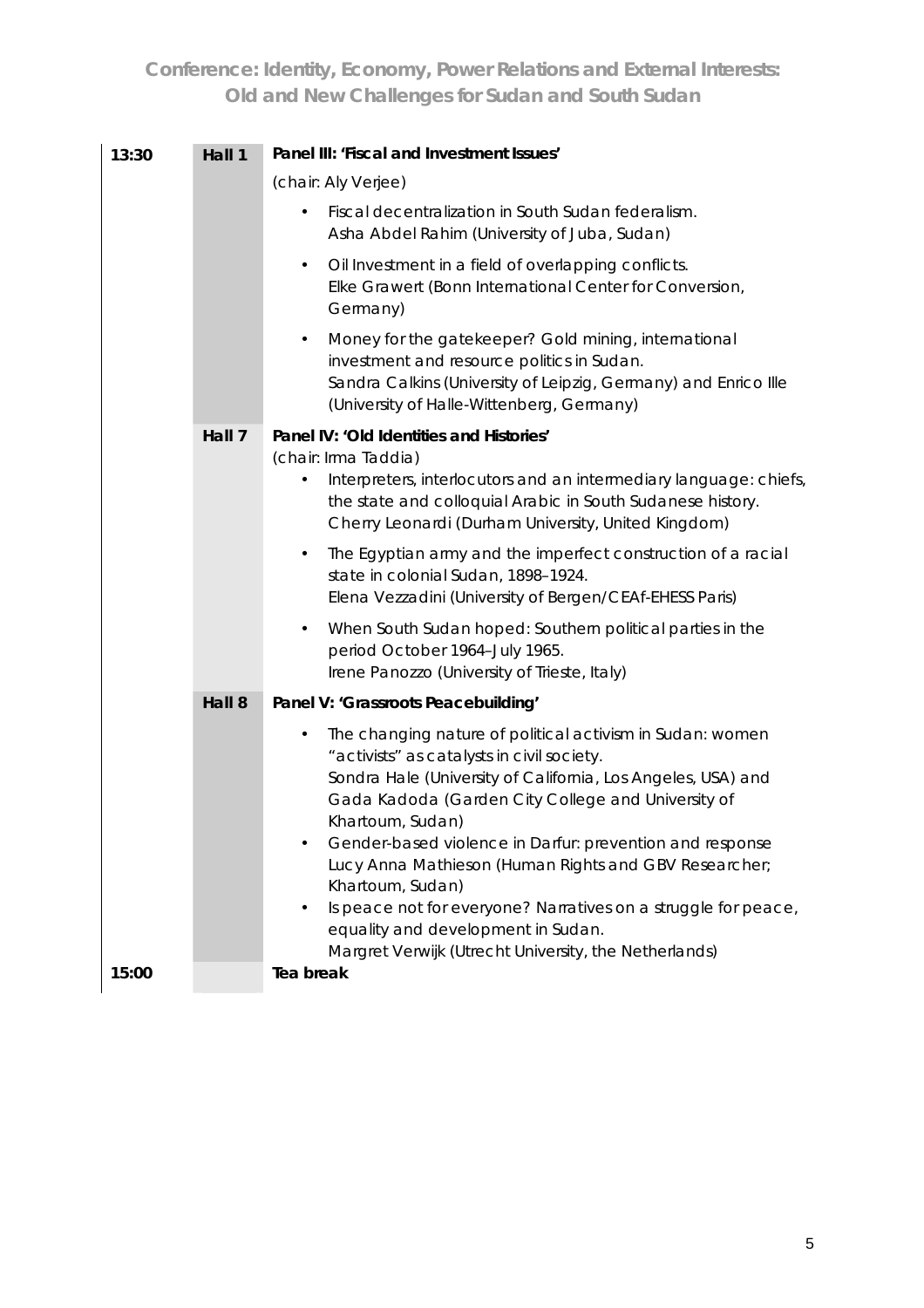| 15:30          | Hall 1 | Panel VI: 'Potential Conflict in International Development Issues'                                                                                                                                                                                                                                                                                                                                                                                         |
|----------------|--------|------------------------------------------------------------------------------------------------------------------------------------------------------------------------------------------------------------------------------------------------------------------------------------------------------------------------------------------------------------------------------------------------------------------------------------------------------------|
|                |        | (chair: Aly Verjee)                                                                                                                                                                                                                                                                                                                                                                                                                                        |
|                | Hall 7 | Conflict over the Nile waters: A chance for Sudan-South Sudan<br>cooperation.<br>Sascha A. Kienzle (University of the Bundeswehr, Munich,<br>Germany)<br>The conflict-security-development nexus along the Sudan-<br>South Sudan border.<br>Skye Wheeler and Noah Gottschalk (Oxfam America, USA)<br>Panel VII: 'Development and Local Communities'                                                                                                        |
|                |        | (chair: Cherry Leonardi)                                                                                                                                                                                                                                                                                                                                                                                                                                   |
|                |        | The Merowe Dam and forced displacement in Northern Sudan.<br>Valerie Hänsch (PhD candidate, BIGSAS, University of Bayreuth,<br>Germany)<br>Negotiating change: discourses, politics and practices of local<br>community development institutions.<br>Salma Mohamed Abdalla (PhD candidate, BIGSAS, University of<br>Bayreuth, Germany)<br>The co-option of humanitarian assistance in Darfur.<br>Elis Schmeer (London School of Economics, United Kingdom) |
|                | Hall 8 | Panel VIII: 'Video'                                                                                                                                                                                                                                                                                                                                                                                                                                        |
|                |        | "The Iron Bride": Roadside mechanics in the Sudan.<br>Kurt Beck (University of Bayreuth, Germany)                                                                                                                                                                                                                                                                                                                                                          |
| 17:30<br>21:30 |        | Rhine boat trip (until 20:00), Rheinaustr. 241, 53225 Bonn<br>Late dinner at Phoenicia Lounge, Clemens-August-Straße 34, 53115 Bonn                                                                                                                                                                                                                                                                                                                        |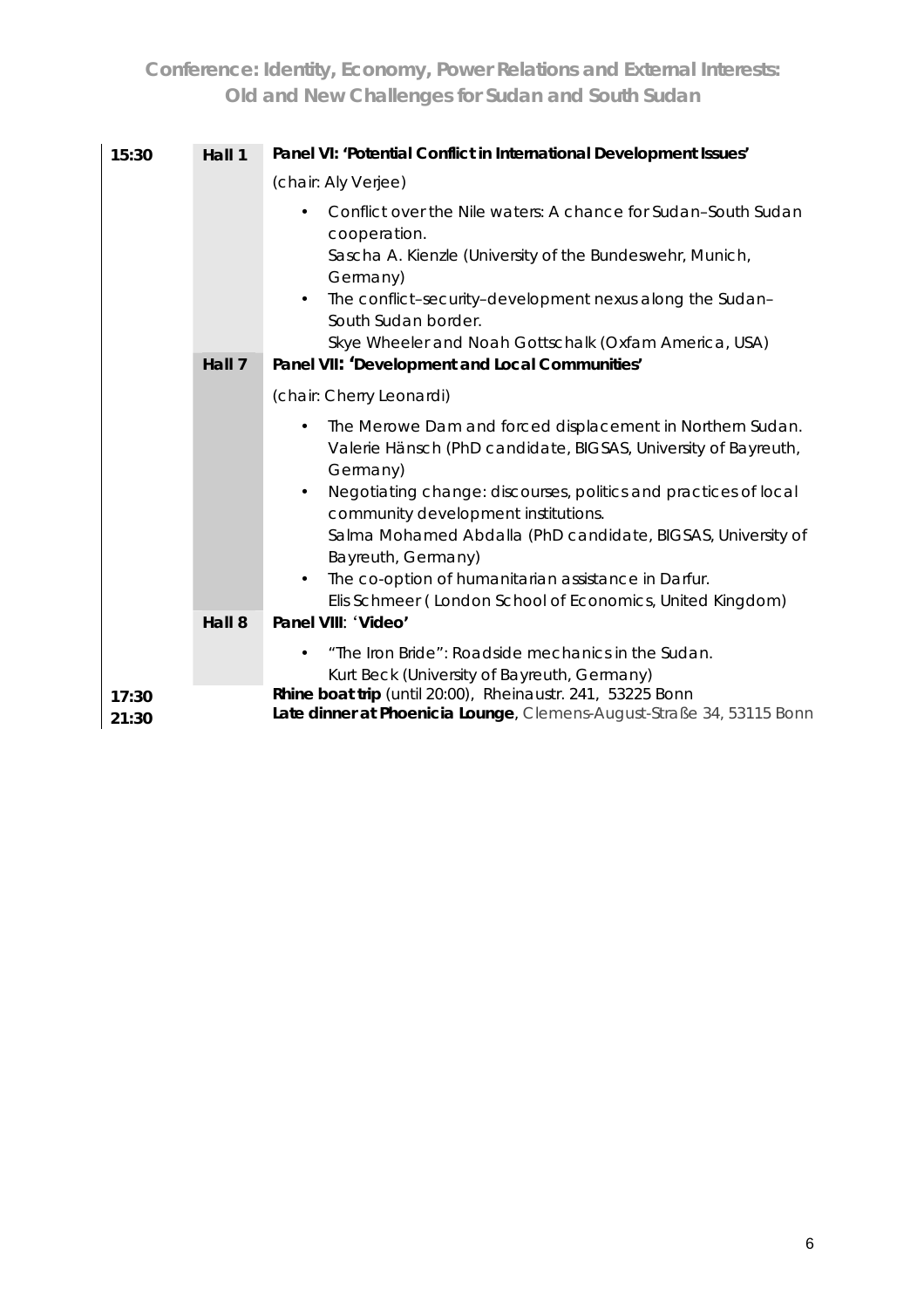|       |        | Day 3, 25 July 2012<br>"Power Relations and External Interests"                                                                                                                                                                                                                                                                                                                                                                                                                                                                                                |
|-------|--------|----------------------------------------------------------------------------------------------------------------------------------------------------------------------------------------------------------------------------------------------------------------------------------------------------------------------------------------------------------------------------------------------------------------------------------------------------------------------------------------------------------------------------------------------------------------|
| 9:00  | Hall 1 | Keynote Speech<br>Luka Biong Deng Kuol (Kush Inc., Juba, South Sudan)                                                                                                                                                                                                                                                                                                                                                                                                                                                                                          |
| 10:00 |        | Tea break                                                                                                                                                                                                                                                                                                                                                                                                                                                                                                                                                      |
| 10:30 | Hall 1 | Panel I: 'Inter-state Relations between the Two Sudans'                                                                                                                                                                                                                                                                                                                                                                                                                                                                                                        |
|       |        | Factors for a peaceful existence of neighboring countries: a<br>$\bullet$<br>paradigm of the Republics of South Sudan and Sudan.<br>Valeriano Orasio Loyalala (Torit University for Science and<br>Technology, Juba, South Sudan)<br>Politics of Islamic banking: a new approach underlying the crisis<br>$\bullet$<br>of Sudanese identity?<br>Ahmed Elhassab Omer (PhD candidate, BIGSAS, University of<br>Bayreuth, Germany)<br>Two Sudans: from dispute to cooperation.<br>$\bullet$<br>Mey Eltayeb Ahmed (Climate Change Focal Point, Khartoum,<br>Sudan) |
|       | Hall 7 | Panel II: 'Constitutions and Nation-building'<br>Conflict resolution in the constitution of South Sudan (2011).<br>Maik Boldau, Ingo Henneberg and Friedrich Plank (University of<br>Augsburg, Germany)<br>The Republic of Sudan after South Sudan's independence:<br>falling apart or holding together?<br>Yasir Awad A. Eltahir (University of Khartoum, Sudan)<br>South Sudan in the post referendum era: democratic<br>requirements for nation-building project.<br>Christopher Zambakari (Northeastern University, Boston, USA)                           |
|       | Hall 8 | Panel III<br>Video'Our Beloved Sudan' [newly released film]<br><b>Taghreed Elsanhouri</b>                                                                                                                                                                                                                                                                                                                                                                                                                                                                      |
| 12:00 |        | Lunch Break                                                                                                                                                                                                                                                                                                                                                                                                                                                                                                                                                    |
| 13:30 | Hall 1 | Panel IV: 'Political Scenarios and German Politics towards Sudan and<br>South Sudan'                                                                                                                                                                                                                                                                                                                                                                                                                                                                           |
|       |        | (chair: Elke Grawert)                                                                                                                                                                                                                                                                                                                                                                                                                                                                                                                                          |
|       |        | With short statements from Mey Eltayeb Ahmed (Climate Change Focal<br>Point, Khartoum, Sudan), Mom Kou Nhial Arou (University of Juba, South<br>Sudan), Johannes Sperrfechter (German Federal Ministry for Economic<br>Cooperation and Development BMZ), Johannes Lehne (German<br>Foreign Office), Marina Peter (Sudan / South Sudan Ecumenical Forum),<br>Wolf-Christian Paes (Bonn International Center for Conversion BICC)                                                                                                                                |